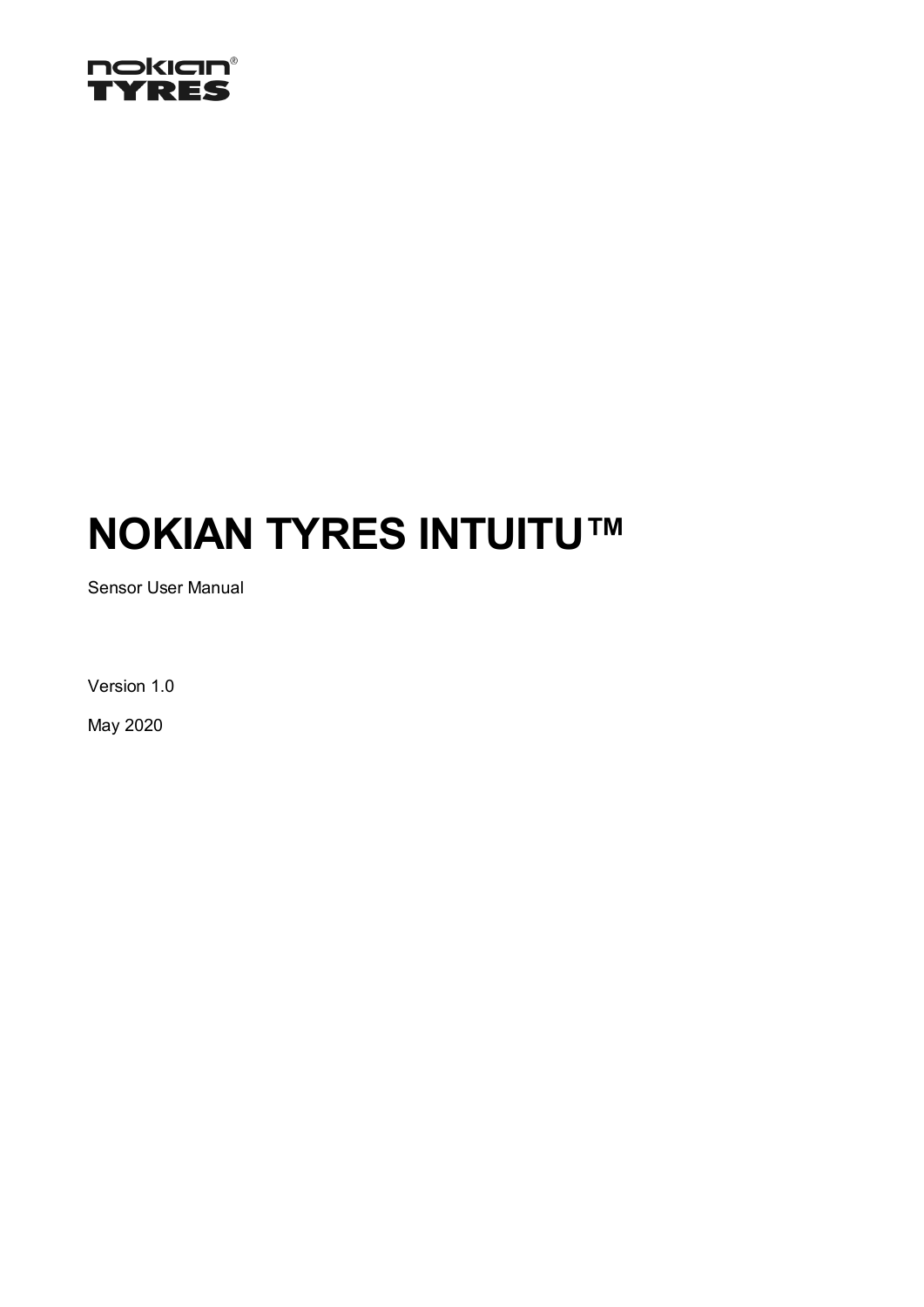

## **Contents**

This User Manual is copyrighted. This User Manual may not be duplicated either wholly or in part without the express permission of Nokian Tyres Plc.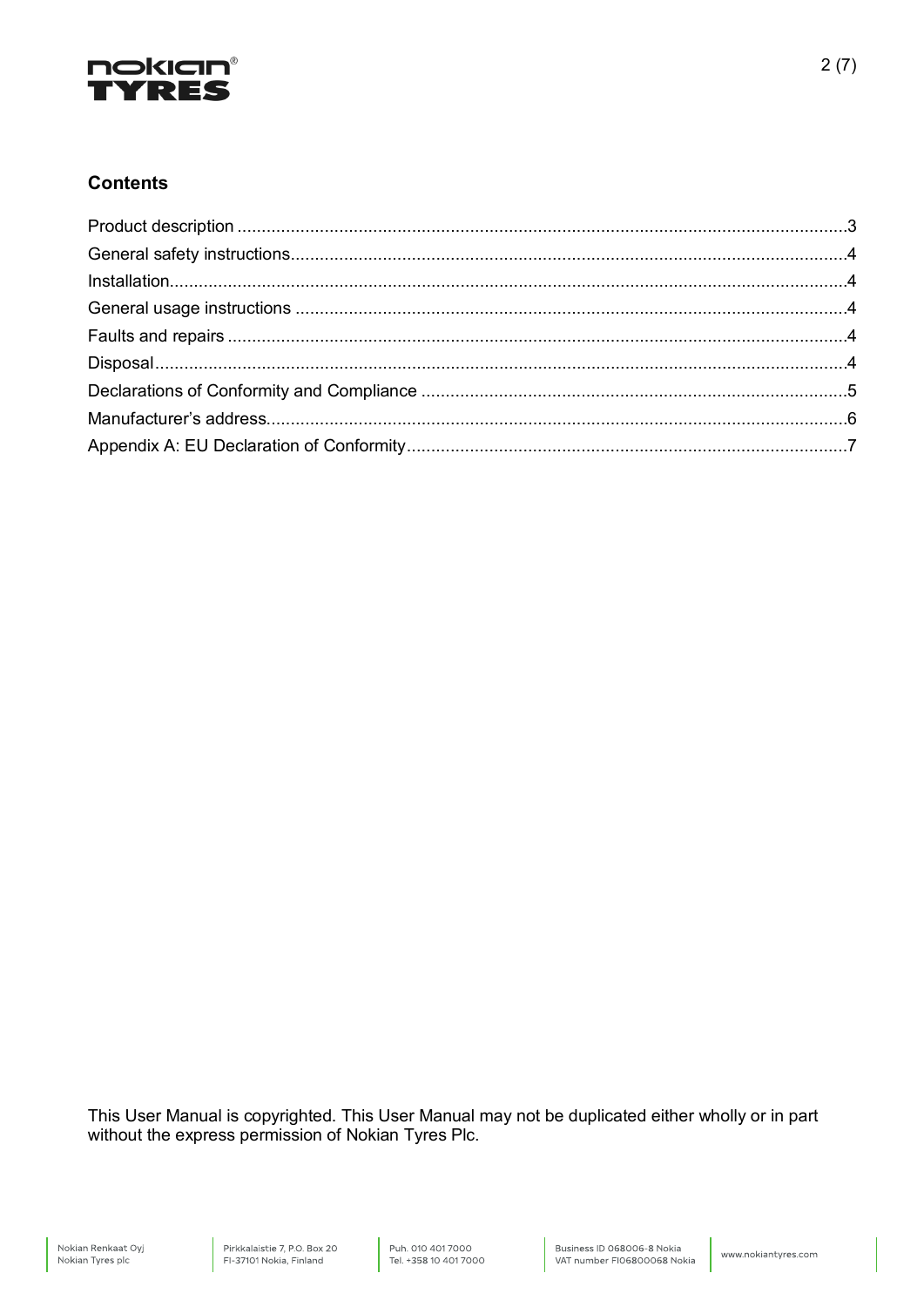

## <span id="page-2-0"></span>**Product description**

Product name:

Intuitu sensor



Product description:

The Intuitu sensor is a measurement device that is used as a component in the Intuitu Digital Platform by Nokian Tyres Plc. The sensor measures pressure, temperature and acceleration inside the tire. The sensor is permanently fixed inside the tire and it uses a low-power radio to transmit the measurement data. Once installed, the sensor does not require the user's attention. It activates itself upon movement and resumes power-saving mode after the movement has ceased.

Operating ambient temperature:

-40 to 80°C (-40 °C to -20 °C with limited functionality and performance)

Storage temperature:

 $-40$  to  $+125^{\circ}$ C

Frequency bands in which the radio equipment operates:

2.4GHz to 2.483GHz ISM band 433.050MHz to 434.790MHz ISM band 30 kHz to 300 kHz Low frequency (LF) band

Maximum radio-frequency power transmitted in the frequency bands in which the radio equipment operates:

> The maximum power for all bands is less than the highest limit value specified in the related Harmonized Standard.

The frequency bands and transmitting power nominal limits applicable to this radio equipment are as follows:

Bluetooth: 5.1 dBm, 433 MHz: 8 dBm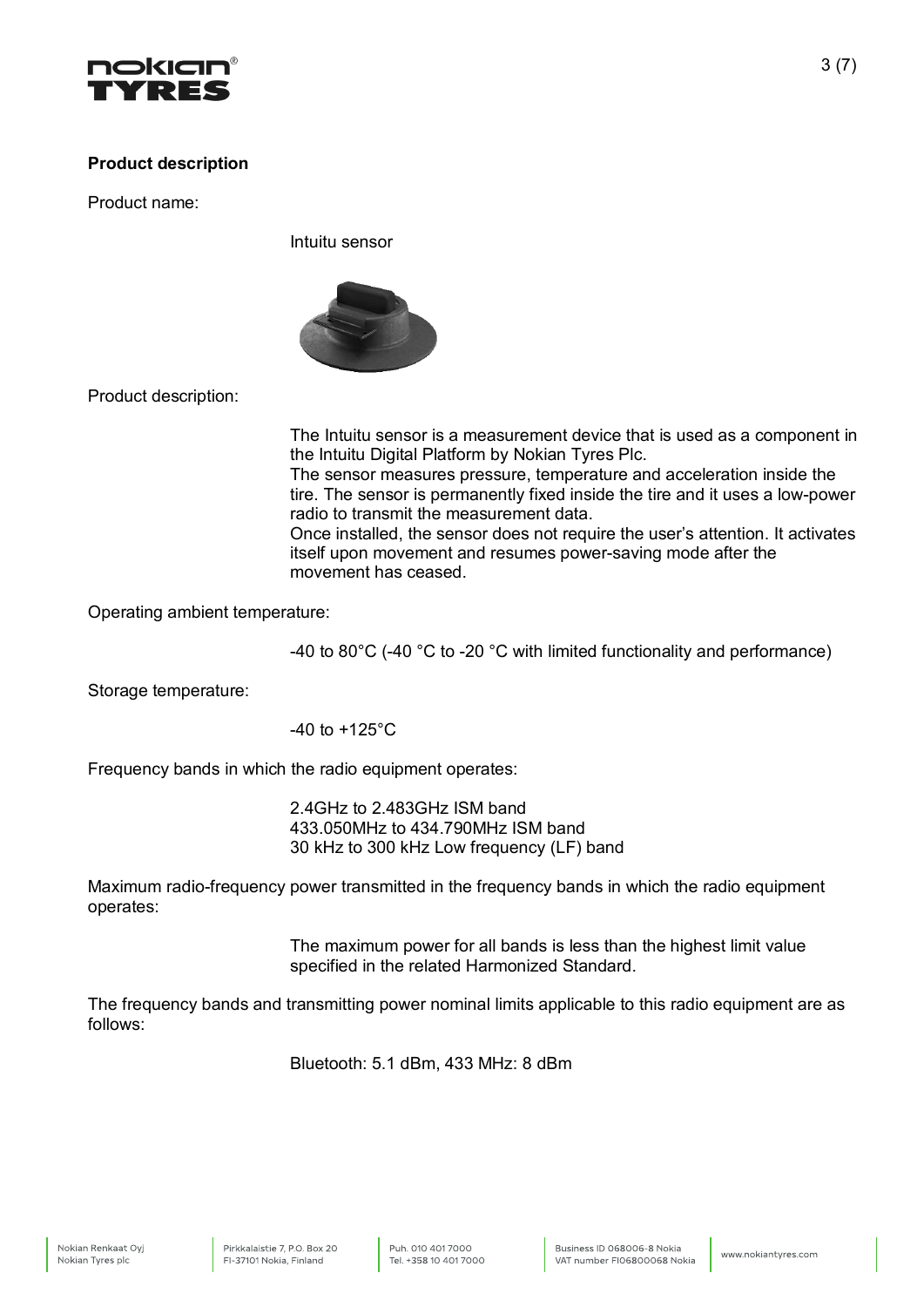

#### <span id="page-3-0"></span>**General safety instructions**

The Intuitu sensor is always factory-installed. Installation is permanent, and the sensor should not be dismounted from the tire to avoid damaging the tire or causing other safety risks.

### <span id="page-3-1"></span>**Installation**

The Intuitu sensor is always factory-installed.

#### <span id="page-3-2"></span>**General usage instructions**

The Intuitu sensor is used together with the Nokian Tyres Intuitu mobile application or a Nokian Tyres Intuitu vehicle gateway.

#### <span id="page-3-3"></span>**Faults and repairs**

If you have problems with an Intuitu sensor, please contact customer service at [intuitu.support@nokiantyres.com.](mailto:intuitu.support@nokiantyres.com)

#### <span id="page-3-4"></span>**Disposal**

Private households

This symbol (figure 1) on the product(s) and / or accompanying documents means that used electrical and electronic equipment (WEEE) should not be mixed with general household waste. For proper treatment, recovery and recycling, please take this product(s) to designated collection points where it will be accepted free of charge. Alternatively, in some countries, you may be able to return your products to your local retailer upon purchase of an equivalent new product. Disposing of this product correctly will help save valuable resources and prevent any potential negative effects on human health and the environment, which could otherwise arise from inappropriate waste handling. Please contact your local authority for further details of your nearest designated collection point. Penalties may be applicable for incorrect disposal of this waste, in accordance with your national legislation. The Intuitu sensor can be disposed of together with the tire it is attached to.

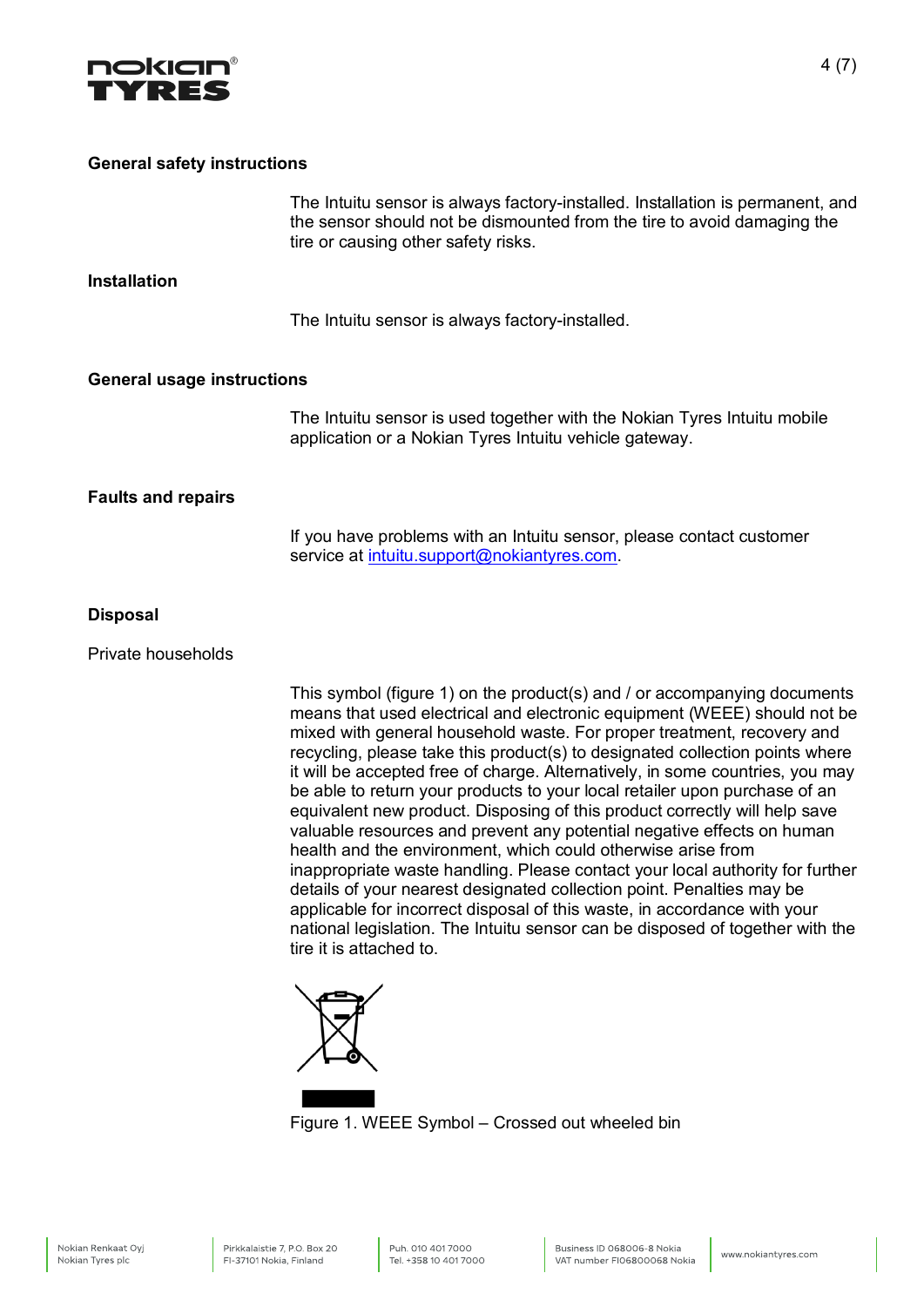

Professional users within the European Union

If you wish to discard electrical and electronic equipment (EEE), please contact your dealer or supplier for further information.

All users outside the European Union

The WEEE symbol is only valid in the European Union (EU). If you wish to discard this product, please contact your local authorities or dealer and ask for the correct method of disposal.

## <span id="page-4-0"></span>**Declarations of Conformity and Compliance**

Nokian Tyres Plc declares that the Intuitu sensor fulfills the Radio Equipment Directive 2014/53/EU (RED). See Appendix A for the full text of the EU declaration of conformity.

## FCC Compliance Statement

Changes or modifications not expressly approved by the party responsible for compliance could void the user's authority to operate the equipment.

This device complies with part 15 of the FCC Rules. Operation is subject to the following two conditions: (1) This device may not cause harmful interference, and (2) this device must accept any interference received, including interference that may cause undesired operation.

This device complies with 47 CFR part 15 (the FCC Rules). This equipment has been tested and found to comply with the limits for a digital device, pursuant to part 15 of the FCC Rules.

This device complies with the FCC RF exposure limits and has been evaluated in compliance with portable exposure condition.

NOTE: This equipment has been tested and found to comply with the limits for a Class B digital device, pursuant to part 15 of the FCC Rules. These limits are designed to provide reasonable protection against harmful interference in a residential installation. This equipment generates, uses and can radiate radio frequency energy and, if not installed and used in accordance with the instructions, may cause harmful interference to radio communications. However, there is no guarantee that interference will not occur in a particular installation. If this equipment does cause harmful interference to radio or television reception, which can be determined by turning the equipment off and on, the user is encouraged to try to correct the interference by one or more of the following measures:

- Reorient or relocate the receiving antenna.
- Increase the separation between the equipment and receiver.
- Connect the equipment into an outlet on a circuit different from that to which the receiver is connected.
- Consult the dealer or an experienced radio/TV technician for help.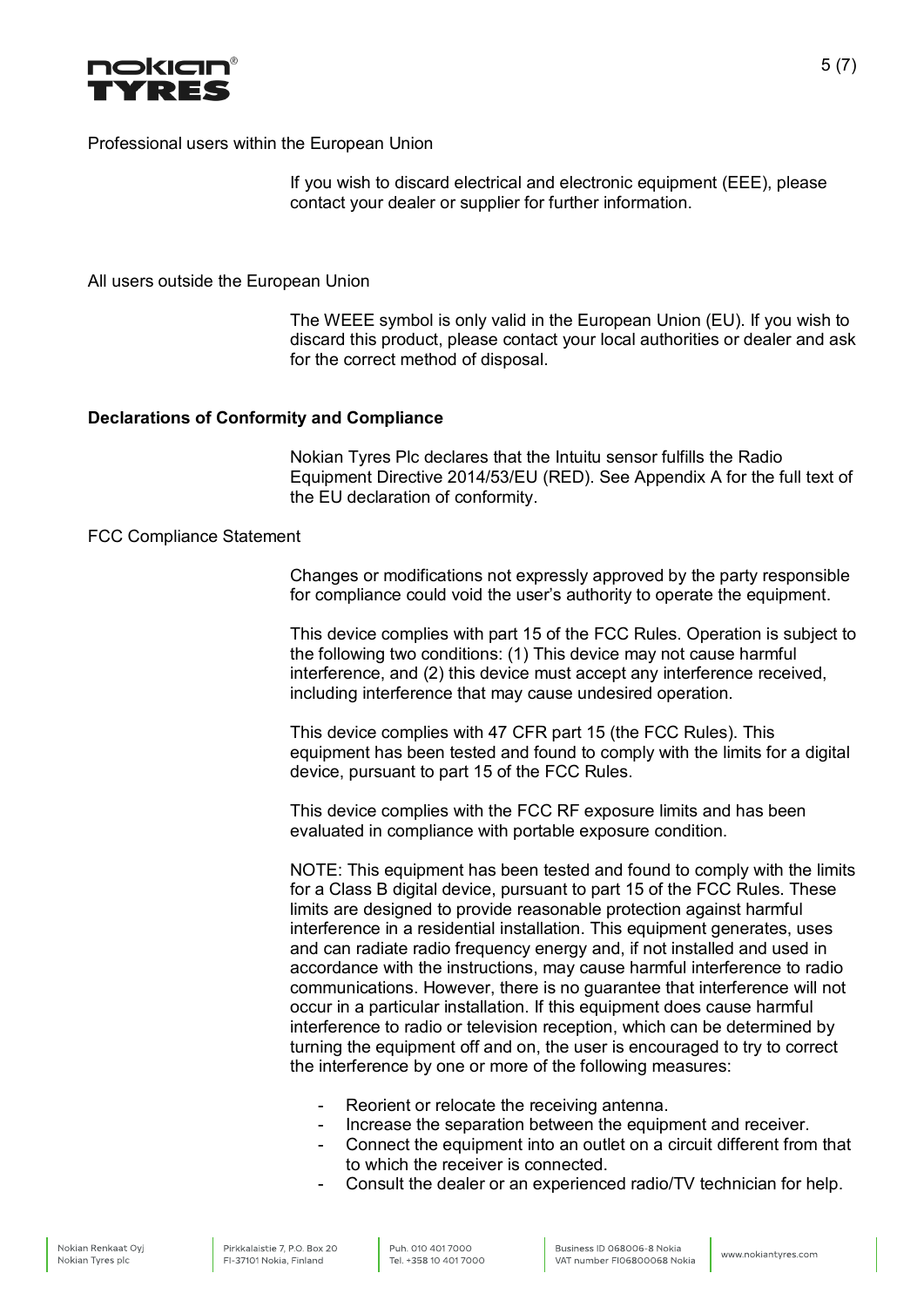

#### ISED Canada compliance statement

Changes or modifications not expressly approved by the party responsible for compliance could void the user's authority to operate the equipment.

This device complies with ISED Canada RSS standard(s).

This device complies with ISED license-exempt RSS(s). Operation is subject to the following two conditions: (1) This device may not cause harmful interference, and (2) this device must accept any interference received, including interference that may cause undesired operation.

This device complies with the ISED RF exposure limits and has been evaluated in compliance with portable exposure condition.

This Class B digital apparatus complies with Canadian ICES-003.

#### <span id="page-5-0"></span>**Manufacturer's address**

Nokian Tyres Plc, Pirkkalaistie 7, 37101 Nokia, Finland